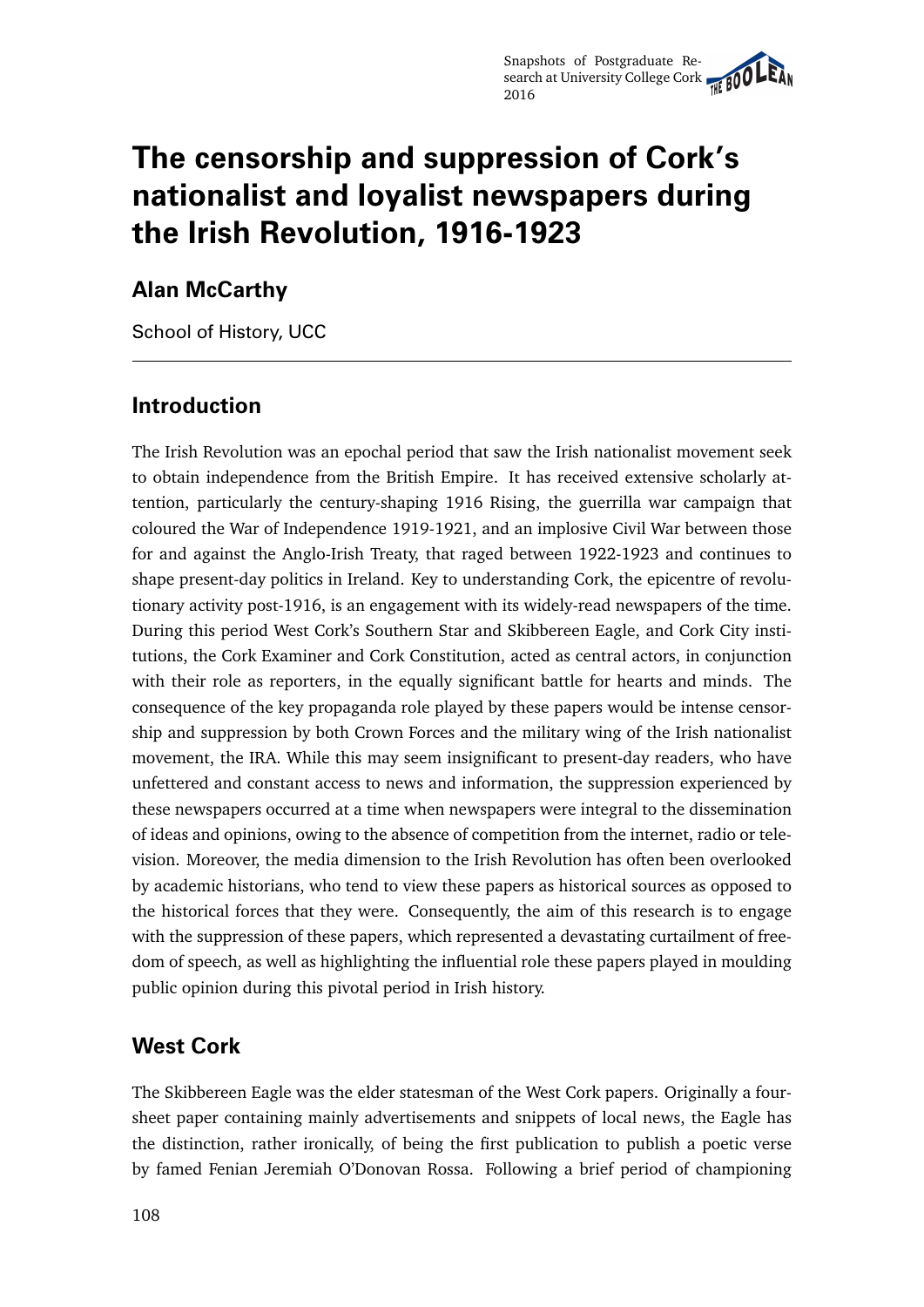John Redmond's Irish Parliamentary Party, the savagely "anti-republican" Eagle would become radicalised during this period, becoming more outwardly loyalist in tonal quality. Such were the efforts of the Eagle that Managing Director Eddie Swanton would, in his compensation application to the Irish Grants Commission, claim that the newspaper

"in its own area did more for the support of the British Empire than any other newspaper in Ireland."

Intended to oppose the Eagle's advocacy of maintaining the Union between Britain and Ireland, the Southern Star was founded by John and Florence O'Sullivan in 1889. Such was the extent of the suppression experienced by the paper during this period that Liam O'Regan would write in the Southern Star's Centenary Supplement that

"The Southern Star can claim a special interest in press freedom because without contradiction, it can claim to be Ireland's most suppressed newspaper during the War of Independence."

The adoption of a determinedly more radical nationalist outlook in the aftermath of the 1916 Rising led to the Star's first experience of suppression under the orders of General Maxwell. Following its acquisition by Sinn Féin, the political party of the revolutionary movement, the Star became a veritable 'who's who' of Cork republicans, as influential figures, such as Michael Collins, became shareholders, along with the employment of other notable individuals like Gaelic League activist Peadar O'Hourihan, T.D. Sean Hayes, and labour leader Tadgh Barry, along with future Minister for Finance Ernest Blythe; Seamus O'Brien, who would go on to marry James Connolly's daughter Nora, served for a period as office manager.

Increased radicalisation resulted in increased suppression, which was often met by an air of inevitability. The Star was shut down on four more occasions by the British administration during this period, usually for breaching the Defence of the Realm Act (DORA), including lengthy closure during 1918, 1919 and 1920. Brought into being following the outbreak of World War I in August 1914, DORA afforded the British state a host of measures, formalised in an extensive set of Defence of the Realm Regulations (DRR) which, most importantly, permitted the seizure of printing presses and made sedition in print a court-martial-worthy offence, proving a massive hindrance to the republican press.

While DORA was relaxed in 1919, the dumping of machinery belonging to the Eagle into the River Ilen in 1920 by the IRA served to be another unwelcome reminder of the advent of censorship and suppression in Ireland. The impact of such actions is showcased by the revelatory comments of Eddie Swanton to the Irish Grants Commission, in which he claims that

"circulation was continued only with the greatest difficulty" as "attack after attack was made on the paper."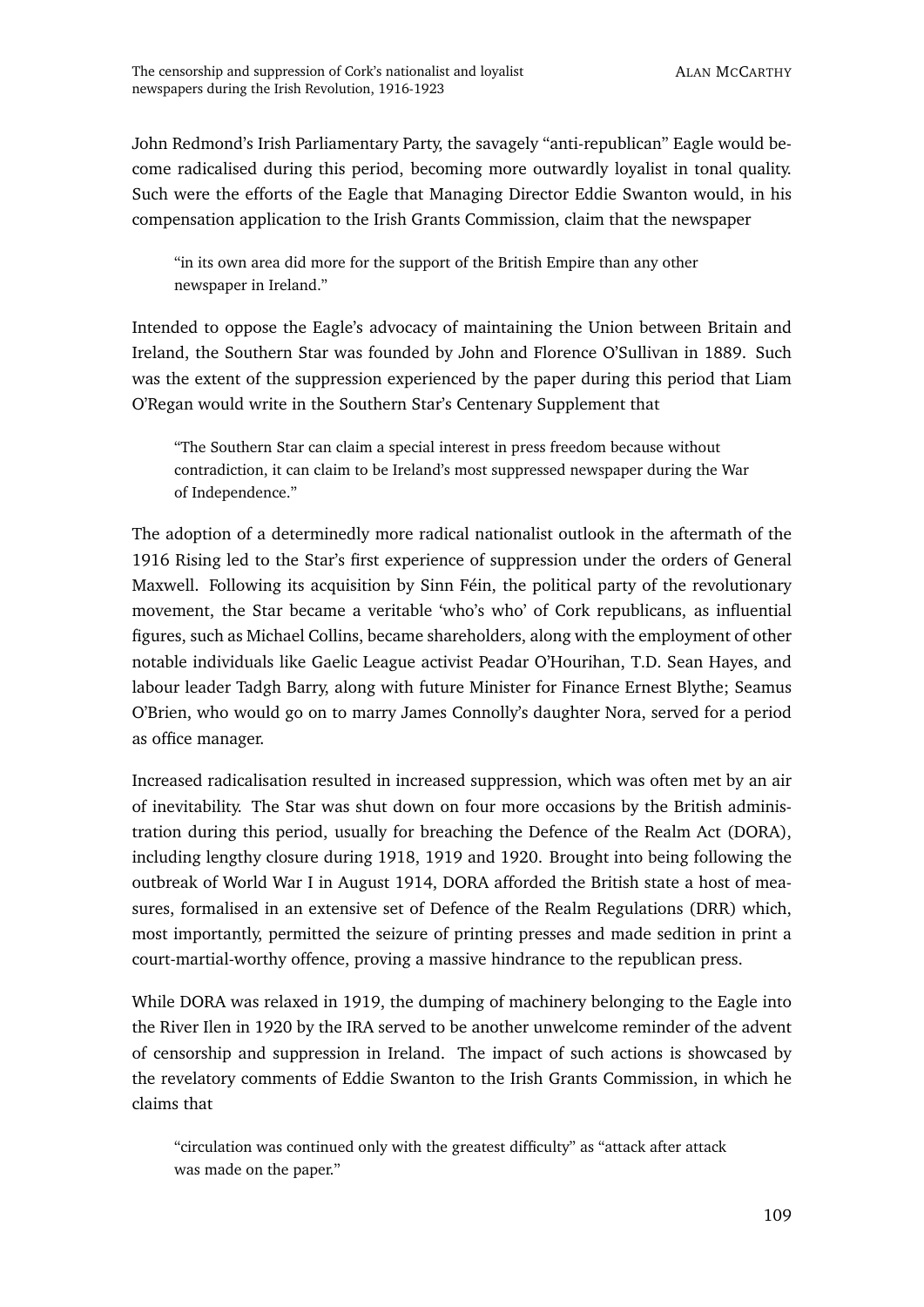The Eagle's first taste of suppression arrived in 1917, with company secretary James O'Driscoll recalling that

"the Eagle office was raided by armed and disguised men, the machinery broken and considerable damage and confusion caused."

The plant of the Eagle would be destroyed again in early 1918 in light of its continued "anti-National and pro-British" general policy, while P. Sheehy, the "brilliant poet editor of the Eagle", suffered the indignity of being tarred and feathered. The paper also had a boycott imposed upon it during 1920, with copies of the weekly paper being stolen and burned publicly in some instances. The Eagle, however, was only compensated for the value of the copies burned during the boycott, thus ignoring the significant loss of income caused by the disruption to its circulation, as the paper's irregular appearance discouraged regular subscribers from buying it. As a result, this West Cork weekly found itself creeping towards insolvency. Continued suppression and agitation from the IRA would eventually force the closure of the Eagle offices in July 1922.

### **Cork City**

The Eagle's political mirror in the City was the Cork Constitution. While R.B. McDowell noted that the Constitution

"forcefully advocated the unionist cause in the south,"

to present-day readers the name Cork Constitution is more readily associated with the rugby team of the same name. Founded in 1892, the rugby team was bank-rolled by Managing Director and Editor H.L. Tivy, who also served as the club's first president, while several players would enlist to fight for 'King and Country' in World War I. The Constitution's sparring partner for close to a century was the Cork Examiner. Within the offices of the Examiner there existed an opposition to militarism since the days of its founder, John Francis Maguire. Situated at No. 95 Patrick Street, Editor George Crosbie and his staff witnessed more violence than any other paper in Cork, a point overlooked by those who have attempted to explain the Examiner's pacifistic approach to the revolutionary period, with the paper condemning the violent activities of the IRA and forces of the Crown in equal measure. In December 1920 alone the staff witnessed Auxiliary police officers flogging people outside the Examiner office, while the city centre itself would be razed to rubble mere days later in the infamous 'Burning of Cork.'

The Examiner suffered under the Crown's censorship for the first time in September 1919 for advertising the Dáil Loan. This marked the beginning of a few intense years of agitation which would see the paper raided by the IRA and harassed by the Crown, while both republicans and the 'Anti-Sinn Fein Society', a loyalist group considered to be a front for unofficial reprisals by Crown Forces, forced the paper's staff to insert notices into the paper at gunpoint. In 1923, republicans burned Crosbie's home to the ground, while office